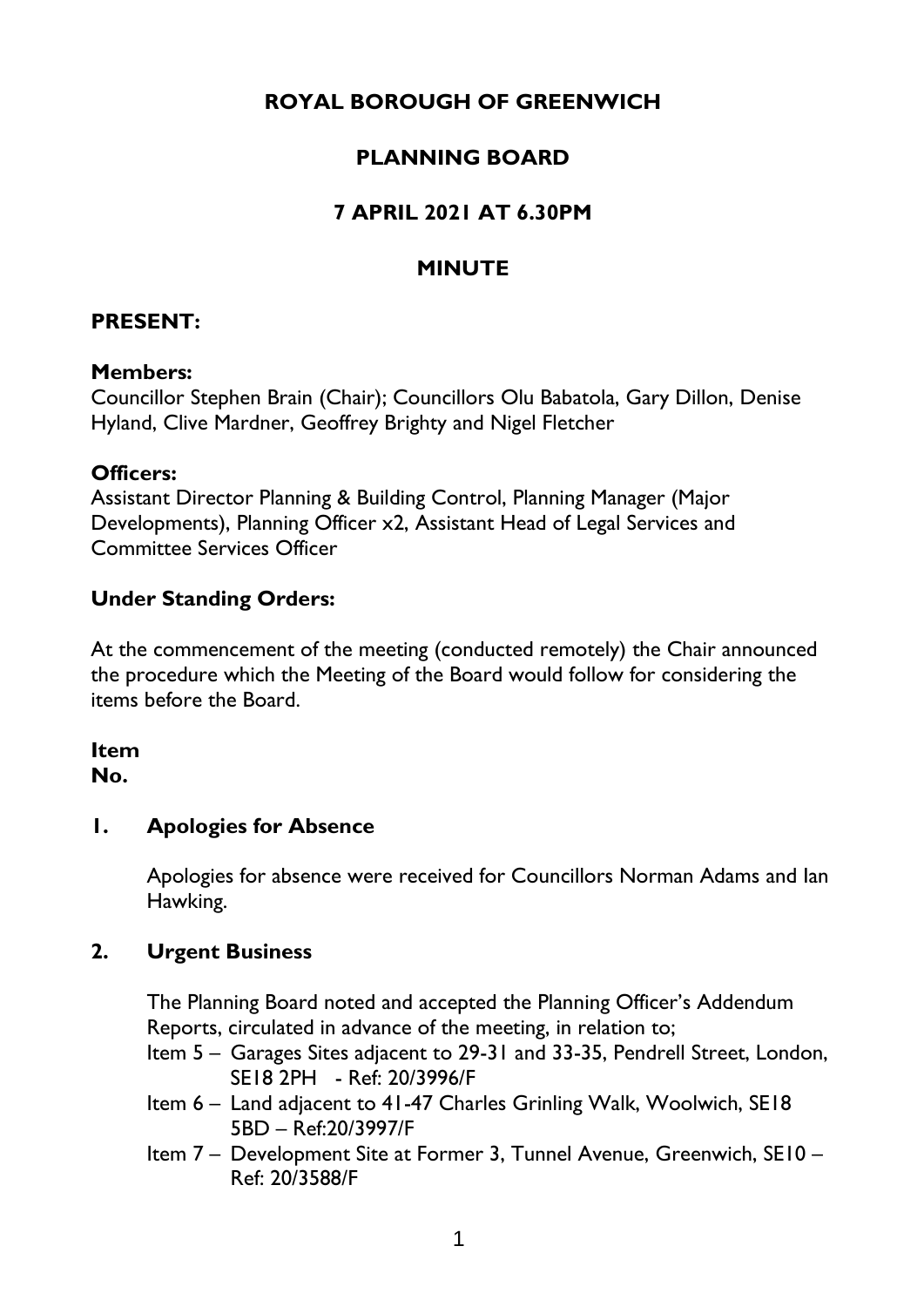# **3. Declarations of Interest**

# **Resolved –**

That the list of Councillors' memberships as Council appointed representatives on outside bodies, joint committees and school governing bodies be noted.

#### **4. Minute**

# **Resolved –**

That the minutes of the meeting of the Planning Board held on 17 November 2020 be agreed and signed as a true and accurate record.

#### **5. Garages Sites adjacent to 29-31 and 33-35, Pendrell Street, London, SE18 2PH - Ref: 20/3996/F**

The Planning Board Members' noted the Addendum report, which had been circulated in advance of the commencement of the meeting and accepted an illustrative presentation of the application from the Planning Officer.

In response to Members' questions the Planning Officer advised that, as the development was of less than10 units, there was no requirement for the provision of a wheelchair adapted unit, however, all the units were wheelchair accessible. That the creation of a designated disability parking space could be considered, as and when required.

The Planning Board accepted an address from three local residents, who expressed that;

- The parking assessment had not taken into account the daytime pressures on parking due to 5 local community centres and a school, the users of which parked in Pendrell Street and other local streets.
- The access road to the cul-de-sac/garage area was narrow and works vehicles would have to drive on the grass verges.
- Many residents felt that removal of the grass verges would improve access to the site and create additional resident parking and be safer for pedestrians, as they became slippery when it rained.

In response to Members questions the speakers confirmed that whilst no formal canvasing of local residents had been undertaken, there were a number in favour of the proposal to remove the verges to create more parking.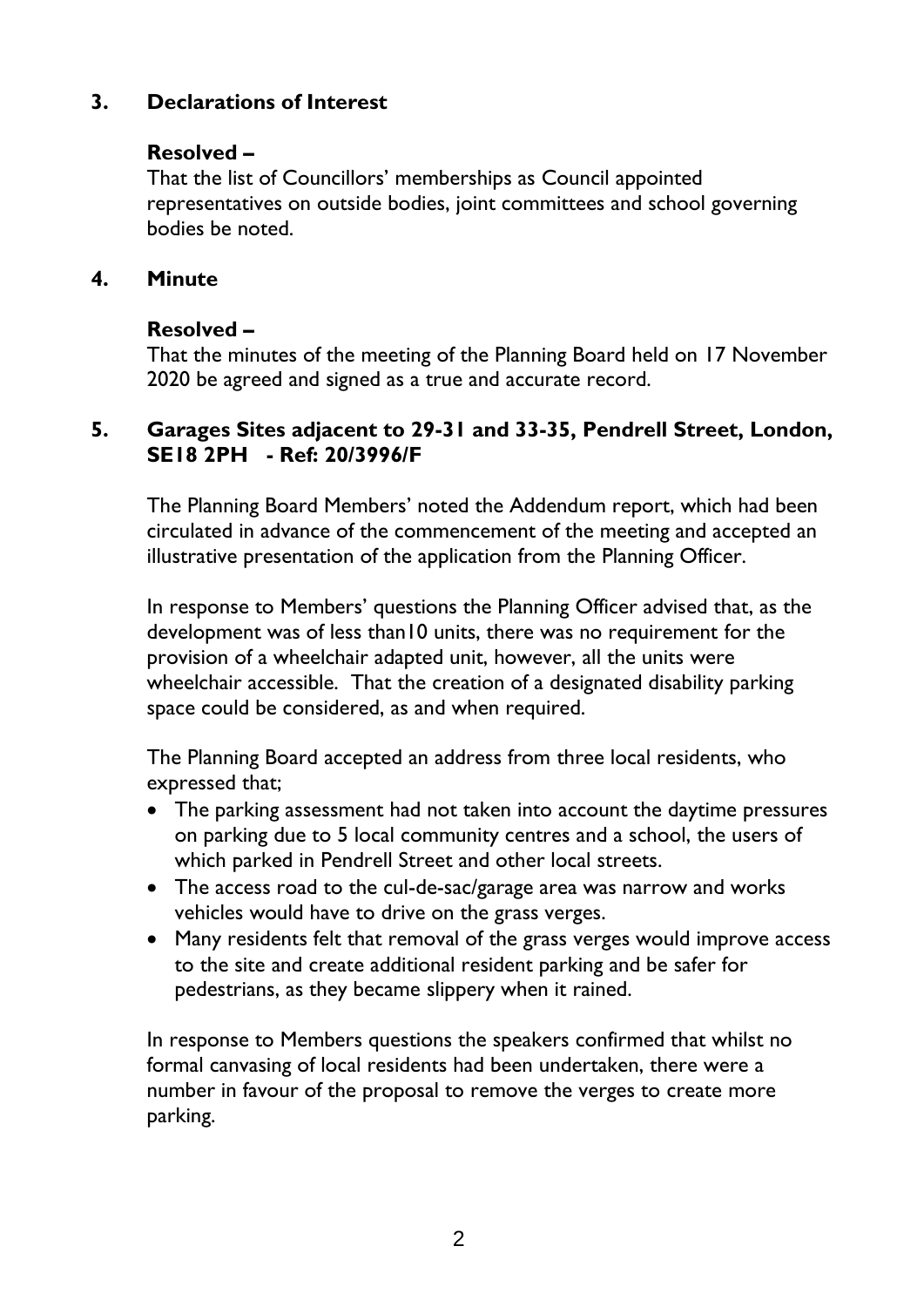The Chair noted that the removal of the grass verge was not something that the Board could condition, but requested that the applicant investigated this possibility further, with the Councils Highways Department.

The applicants Head of Housing Delivery concurred that, whilst the verges did not form part of the application, the proposal was a sensible one and the applicant would look into the possibility of removal and additional parking.

The Planning Board accepted an address from the applicant's agent who recapped the proposal advising that the site had been deemed as suitable for residential developments. The design addressed the comments made by the Councils' Planning and Design Officer, in order to provide a contemporary development which respected the neighbouring properties.

He continued that the pitched roof would be integrated to provide a useable top floor. The rear upper floors were set back, achieving a separation distance of around 19 metres reducing the potential of overlooking to other properties. A daylight and sunlight study showed there would be a negligible impact on the light received by neighbouring properties which would remain within acceptable levels.

The applicant's agent advised that, whilst bus routes and amenities were within walking distance the area had a low PTAL rating of 2 and the proposal included four new parking spaces associated with the dwellings and a minimum of two cycle spaces, in accordance with the London Plan. A sweep path analysis showed that emergency and other services would be able to turn within the hammerhead area. Further, an overnight parking stress survey demonstrated there was sufficient on street parking capacity to accommodate any displaced parking, as a result of the proposals,

He advised that sustainable and energy efficient construction methods would be used, and the homes would meet a high reduction in CO2 emissions by way of high thermal efficiency, heat pumps, photovoltaic roof panels for each dwelling, led lighting and water saving technologies.

In response to Members Questions the applicants Head of Housing Delivery advised that if the wheelchair accessible bungalow would be 30% larger, if constructed as a fully adapted unit and the site would not accommodate it. However, the internal doors would allow a wheelchair to pass through and the provision of switches set at waist height and a wet room could be considered. He confirmed that if the unit was occupied by a disabled resident, designated disabled parking provision would be considered.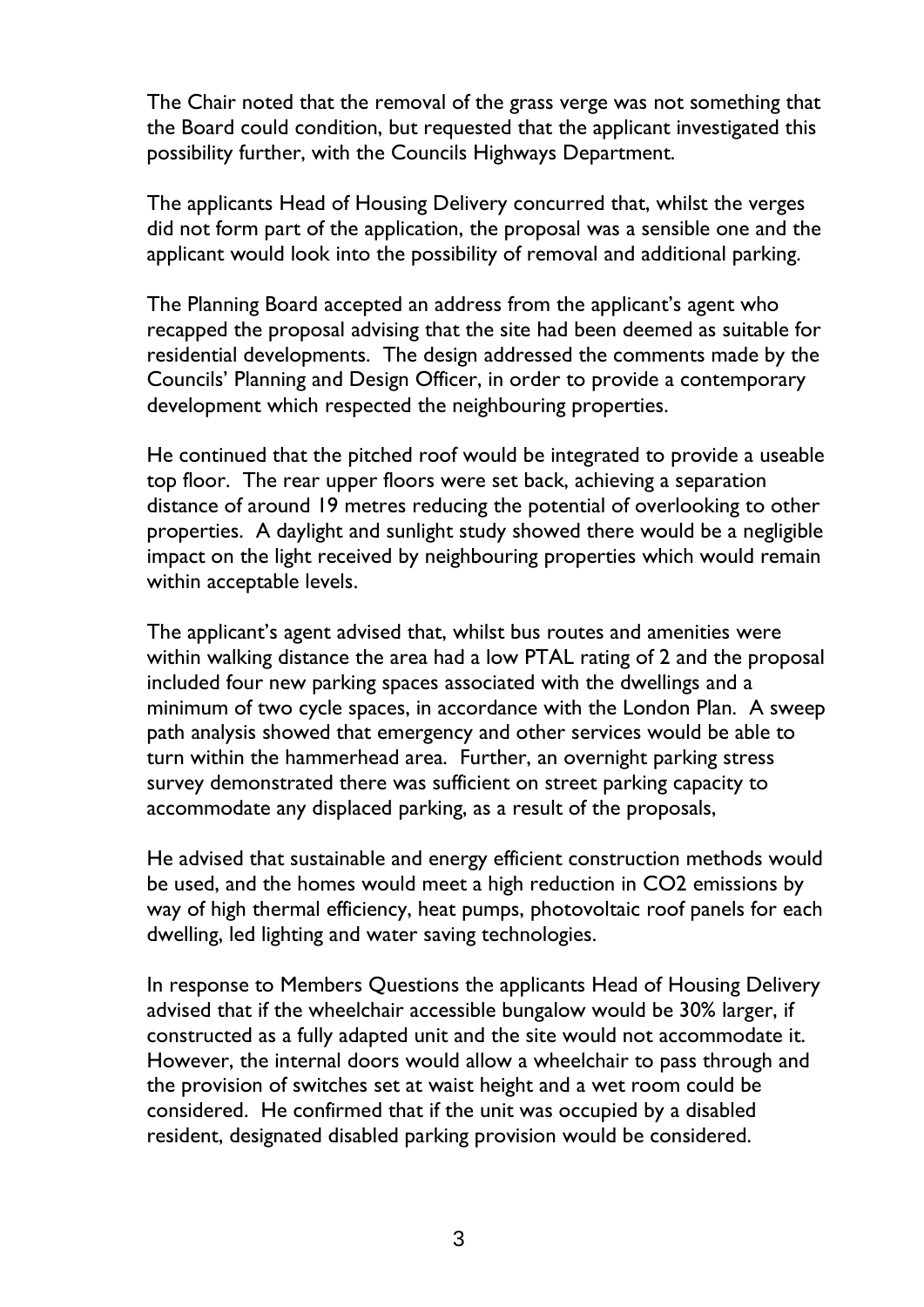He confirmed that car parking spaced provided would not be allocated to any specific property and accepted that the five-bedroom homes would attract larger families and, given the poor transport links, the applicant could look into the potential of additional parking on Pendle Street, though this would be outside of the application.

The Board expressed concern that unallocated parking, in front of the houses, could lead to disagreements with neighbours.

The applicant's Senior Project Manager noted that street parking in front of many houses was unallocated, and residents may have to park elsewhere. It was also considered inappropriate to allocate the four spaces to the three new homes specifically and to make them available to all residents, in line with other parking provision in the area.

Before moving to the vote Members made the following comments;

A Member requested if it was possible to add an Informative to require the bungalow be fitted with a wet room and waist height switches, prior to occupation. Further, they expressed concern at the lack of designated disabled parking associated to the adaptive bungalow and felt that it should not be a case of 'as and when'.

A Member appreciated the design, that it blended with the surroundings and saw the creative use of space to accommodate a five-bedroom house. They were disappointed that the properties would not have at least one allocated parking space to each dwelling, but welcomed the applicants offer to undertake discussions, with the Council Highways Department, to explore every possible option for increasing the parking capacity in the area.

With the consent of the Chair, the Assistant Director, Building and Planning Control, addressed the Board advising it would not be possible to add an Informative or Condition in relation of any additional parking, as it related to land outside the boundary of the application site. However, the request and applicants offer to look into this further would be captured in the minute which would be sufficient to enable further investigations to be undertaken.

A Member expressed support of the application providing much needed social housing, noting that many people were waiting for adaptations and the Board's comments were given with the best of intentions to help meet the demand for adapted accommodation which helped keep people in their homes for longer. They agreed with a previous Members comments in respect of the parking situation.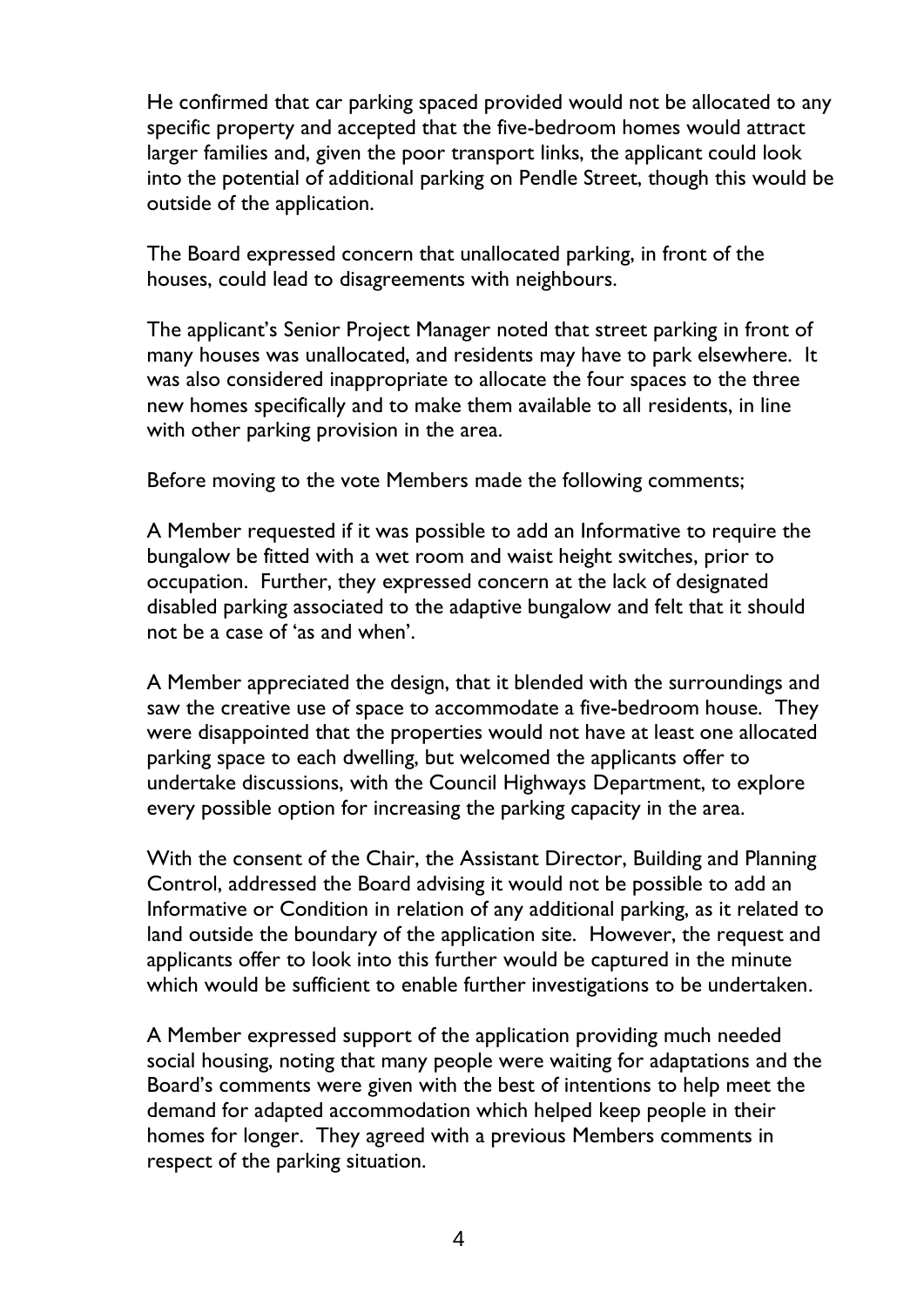A Member felt that residents had put forward constructive proposal for addressing parking issues and, whilst not material to the application, were assured that the applicant would pursue the proposals. They felt it was a good scheme, appropriate to the location and welcomed the comments made, by another Member, regarding the fitting of a wet room, waist high switches and designated disabled parking bay.

At the request of and on behalf of the Chair, the Committee Officer sought confirmation from all Members' that they had maintained zoom connection to the meeting for the entirety of the presentation and discussion on this item. No Member indicated that they had experienced any loss of connectivity.

The Planning Officers recommendation to approve the application was put to the vote with 7 Members' in favour, 0 against and 0 abstentions.

# **Resolved Unanimously –**

That planning permission be granted for the erection of two, three storey houses (2  $\times$  5 bed) in a semi-detached pair and one bungalow (1  $\times$  2 bed) with associated landscaping and parking (use class C3).

That Consent be granted subject to:

- (i) The Conditions set out in Appendix 2 of the main report and the addendum report.
- (ii) The authorisation of the Assistant Director of Planning & Building Control to make any minor changes to the detailed wording of the recommended conditions as set out in this report and its addendums, where the Assistant Director of Planning & Building Control considers it appropriate, before issuing the decision notice.

# **6. Land adjacent to 41-47 Charles Grinling Walk, Woolwich, SE18 5BD – Ref:20/3997/F**

The Planning Board Members' noted the Addendum report, which had been circulated in advance of the commencement of the meeting and accepted an illustrative presentation of the application from the Planning Officer.

In response to Members' questions the Planning Officer confirmed that the proposal was located within a CPZ (Controlled parking Zone). Whilst new residents would normally be restricted from purchasing CPZ permits, the Highways Department had not requested such a condition be put on this application.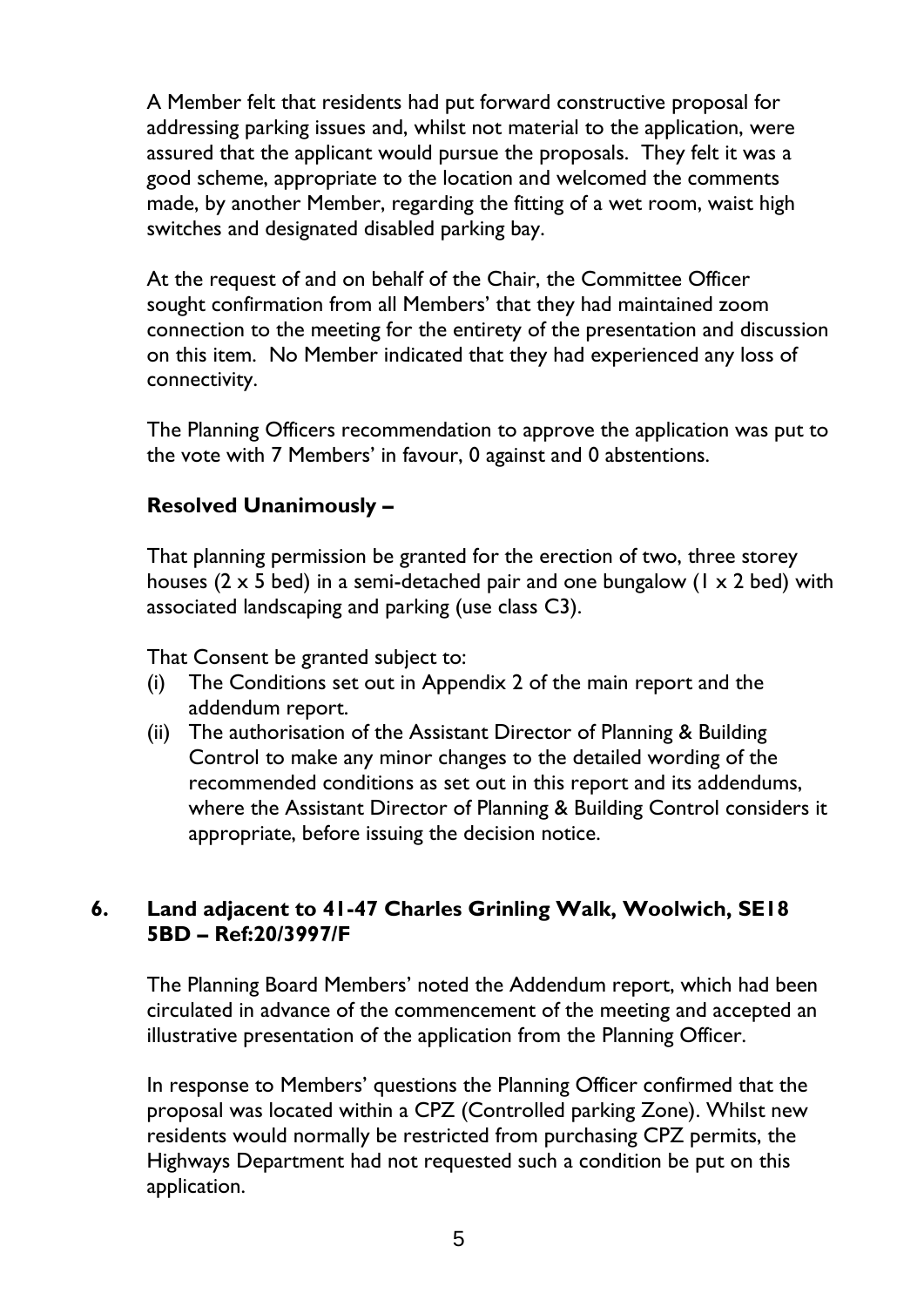As there were no public speakers to this item, the Board moved to accept the applicant's presentation.

The applicant's agent gave the background to and re-iterated the application, advising that the site was occupied by unused garages, was overgrown and used for anti-social behaviour.

The design addressed the observations of the Council's Planning and Design Officers made at the pre application consultation stage. A modern architectural approach had been adopted, including window proportions, bay and dormer windows, door canopies and Juliet balconies. Two contrasting shades of brick reflected and complement the surrounding buildings. The mansard roof profile reduced the height, bulk and massing and a daylight and sunlight study demonstrated the proposal would have no impact on the receivable light to neighbouring properties.

He noted that the proposal was located in an area with good public transport accessibility, with local bus and train services and local facilities all within walking distance. The proposal would meet local planning requirements and the London Plan requirements to reduce CO2 emissions.

The applicant's Senior Project Manager clarified that no parking would be provided as part of the development.

The Committee moved straight to the vote and at the request of and on behalf of the Chair, the Committee Officer sought confirmation from all Members' that they had maintained zoom connection to the meeting for the entirety of the presentation and discussion on this item. No Member indicated that they had experienced any loss of connectivity.

The Planning Officers recommendation to approve the application was put to the vote with 7 Members' in favour, 0 against and 0 abstentions.

#### **Resolved unanimously -**

That planning permission be granted for the erection of two, three storey dwelling houses (Use Class C3)  $(2 \times 5 \text{ bed})$  in a semi-detached pair with associated landscaping.

That consent be granted subject to:

- (i) The Conditions set out in Appendix 2 of the main report and the addendum report.
- (ii) The authorisation of the Assistant Director of Planning & Building Control to make any minor changes to the detailed wording of the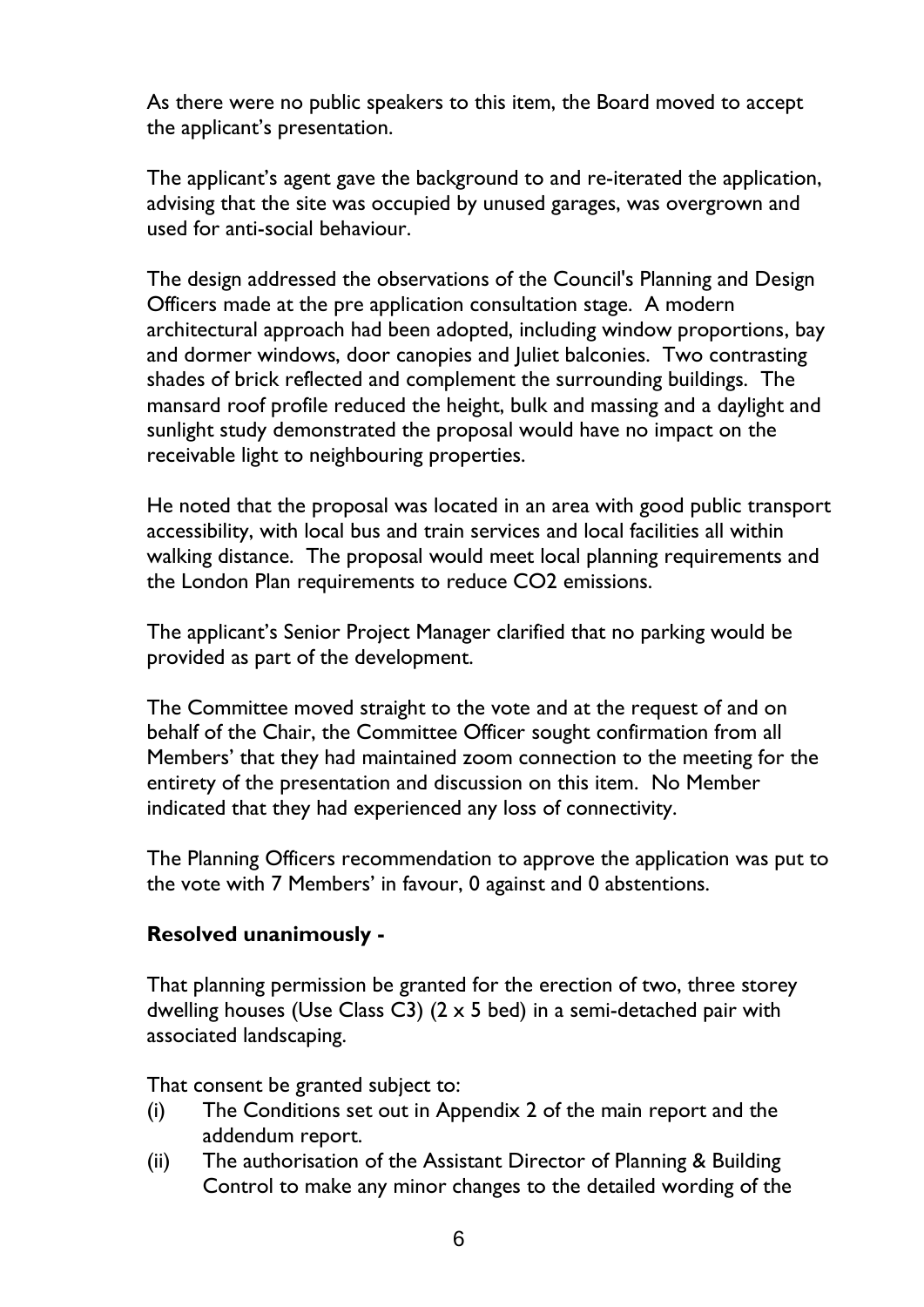recommended conditions as set out in this report and its addendums, where the Assistant Director of Planning & Building Control considers it appropriate, before issuing the decision notice.

# **7. Development Site at Former 3, Tunnel Avenue, Greenwich, SE10 – Ref: 20/3588/F**

The Planning Board Members' noted the Officer addendum report, which had been circulated in advance of the commencement of the meeting and accepted an illustrative presentation of the application from the Planning Officer.

The Planning Officer responded to Members' that the proposal would fall below the internal space standards, as required for dwellings. However, the units' size was acceptable for the proposed C1 *(hotel, boarding or guest house or hostel)* use as short term lets, not exceeding 90 days, whereas student accommodation would rent out the rooms for a year. As the permitted development use as C1 was conditioned, any proposed change to residential accommodation would need planning consent.

The Planning Officer advised that the applicant would be putting in measures to ensure that the development was as Covid safe as possible, noting that such health & safety aspects were not a planning consideration. The applicant wished to avoid the property laying vacant, as prior to Covid-19, the proposed use was as student accommodation however, as domestic and foreign students were mainly remote learning at home, in line with Government guidance and they were seeking to maintain use of the building until it is practical to revert back to providing student accommodation.

The Planning Officer confirmed that if the applicant came back for further change of use or extension to the temporary consent, the application would need to be assessed, at that time, on its merits. Currently there is a great deal of uncertainty in the student accommodation sector and the Officers view was that the currently proposal before Members was acceptable.

The applicants Chartered Town Planner noted that consent had been granted in 2019 for the construction of a 61-bed purpose-built student accommodation block, which had been completed. The Covid-19 pandemic and related restrictions had resulted in no demand for the accommodation, as and whilst there was confidence that the student accommodation market would recover, there was uncertainty as to when this would be.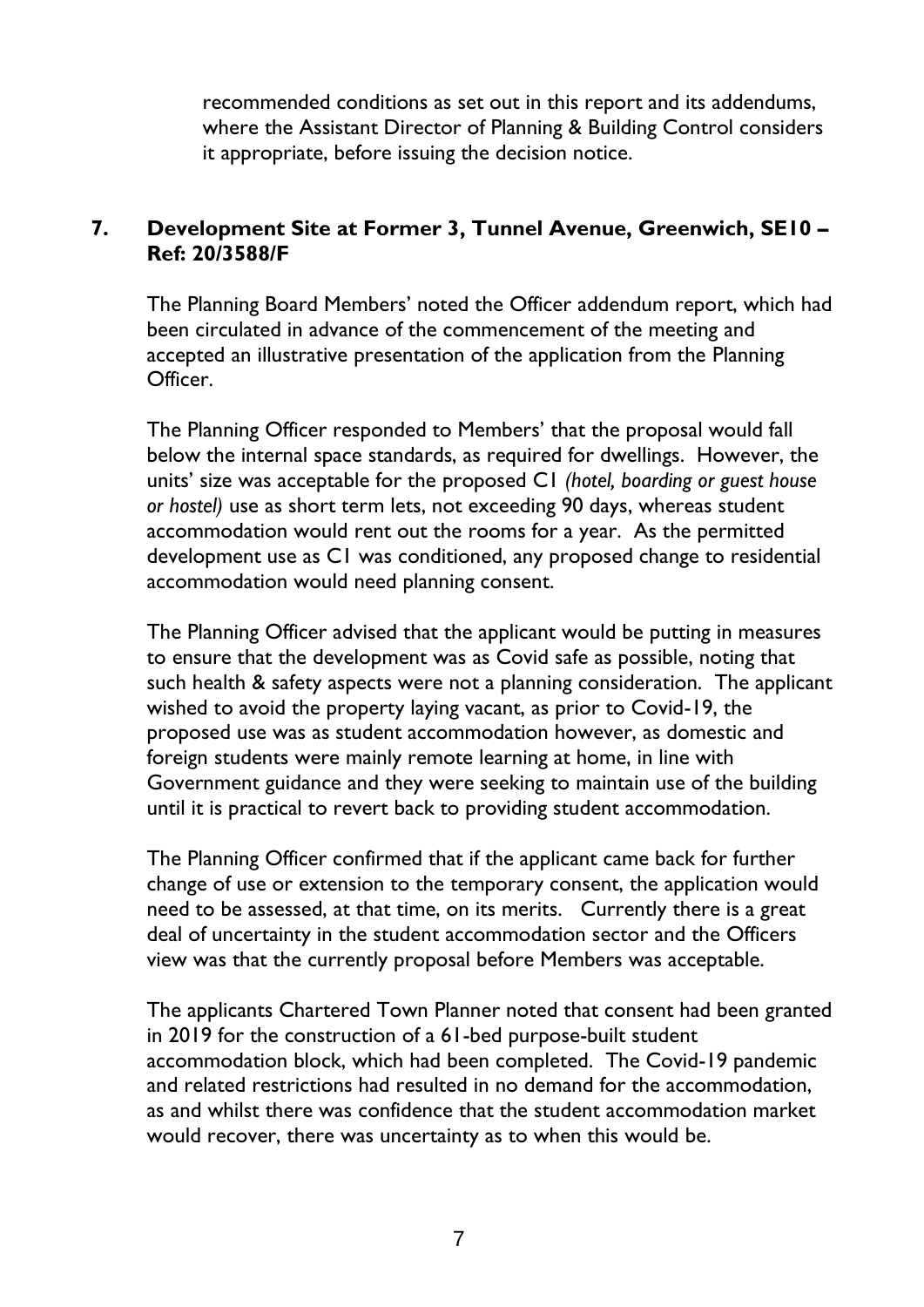Further, the proposed temporary change of a use was sought with the intention to return the units back to use as student accommodation as soon as practical. In the meantime, in order to find a viable used for the building and to avoid it remaining vacant and maintain a business, the rooms would be let out on a daily or weekly basis, for a maximum of 90 consecutive days.

In response to a Members' question the applicants Chartered Town Planner confirmed that the same controls, to avoid anti-social-behaviour by residents would be in place as if the building was being used as student accommodation and in line with most hotels. He confirmed that a concierge desk would be in operation 24hours a day.

Before moving to the vote, a Member commented that they felt that it was a well explained, reasonable proposal. It was a pragmatic approach to have flexibility in the, currently, uncertain climate, and would be supporting the officer recommendation for approval.

At the request of and on behalf of the Chair, the Committee Officer sought confirmation from all Members' that they had maintained zoom connection to the meeting for the entirety of the presentation and discussion on this item. No Member indicated that they had experienced any loss of connectivity.

The Planning Officer's recommendation to approve the application was put to the vote with 7 Members' in favour, 0 against and 0 abstentions.

# **Resolved unanimously –**

That temporary planning permission be granted for change of use for a period of no more than 2 years from student accommodation to 61 room serviced apartment block (Use Class C1).

That consent be granted subject to:

- (i) Conditions set out in Appendix 2 of the report and addendum report;
- (ii) The prior completion of an agreement under Section 106 of the Town and Country Planning Act 1990 (as amended) containing the planning obligations as summarised in the heads of terms set out in this report (Section 17), any addendums and the minutes of this Planning Board meeting;
- (iii) To authorise the Assistant Director of Planning & Building Control to:
	- a. make any minor changes to the detailed wording of the recommended conditions as set out in this report (Appendix 2) and its addendums, where the Assistant Director of Planning & Building